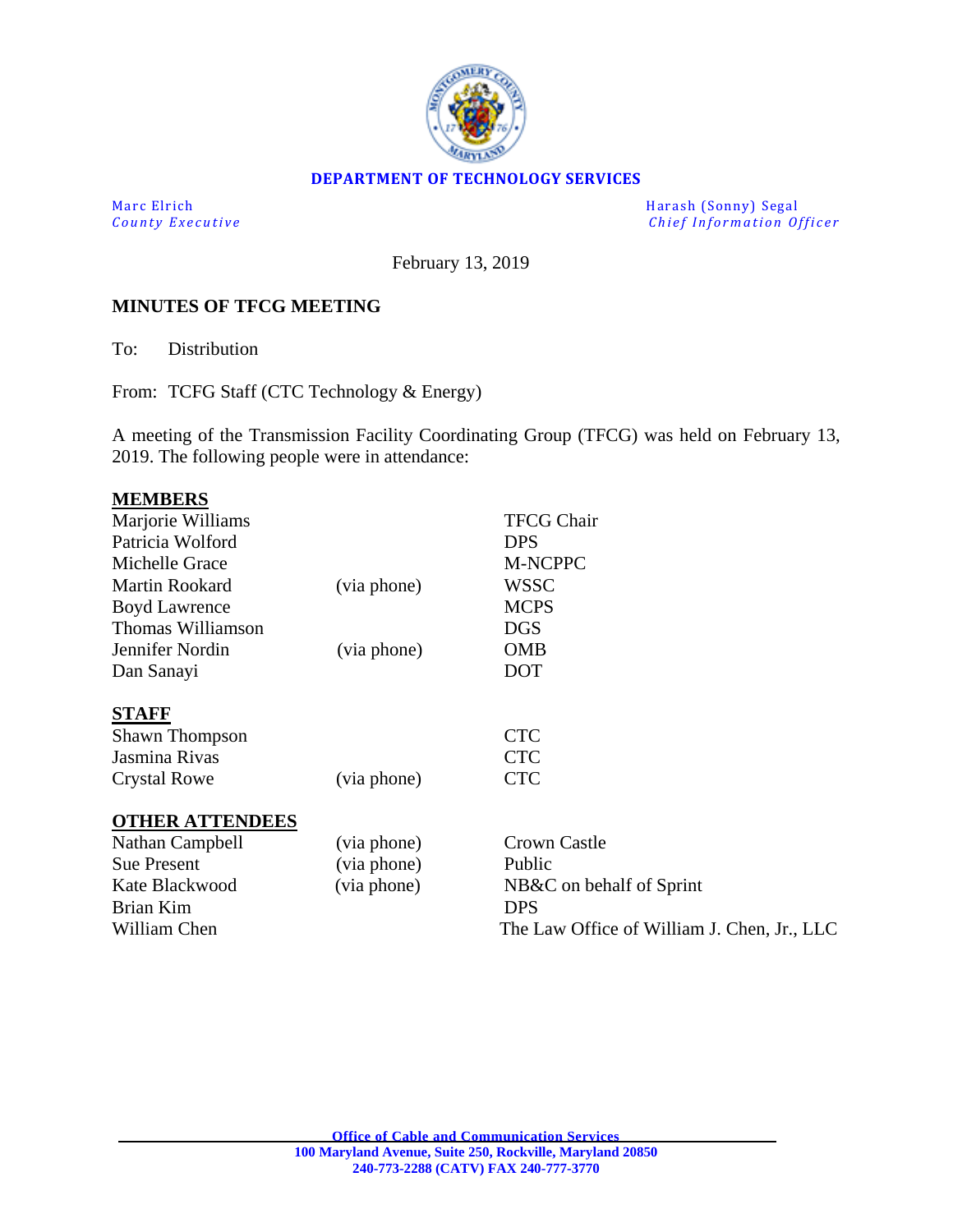Minutes of TFCG Meeting Held February 13, 2019 Page 2 of 9

Marjorie Williams opened the meeting indicating that item 1 on the consent agenda would be moved to the regular agenda due to an existing Special Exception on the property. She also announced that the TFCG Committee has added two new members. The two new members are Dan Sanayi with the Department of Transportation and Michelle Grace with M-NCPPC.

### **Action Item: Meeting Minutes**

**Motion:** Boyd Lawrence moved that the January minutes be approved as written. Michelle Grace seconded the motion and it was unanimously approved.

#### **Action Item: Consent Agenda:**

#### **Consent Agenda**

*1. Application Number:* 2018120645 *Type:* Minor Modification *Received (date):* 

12/31/2018 *Revised*: 1/11/2019

*Applicant:* Sprint/Nextel *Site Name/Location:* Rockville Measuring Station*/*15030 Frederick Rd, Rockville *Zoning Standard:* IM-2.5 *Property Owner:* Atlantic Seaboard Corp c/o Columbia Gas Trans *Description:* Remove three antennas and three RRHs. Add three antennas at 120' on an existing 188' tower. *Tower Coordinator Recommendation:* Recommended

*2. Application Number:* 2018110585 *Type:* Minor Modification *Received (date):* 

11/8/2018 *Revised:* 1/7/2019

*Applicant:* T-Mobile *Site Name/Location:* Berkshire Towers*/*11235 Oak Leaf Dr, Silver Spring *Zoning Standard:* R-10 *Property Owner:* Enclave Holdings LLC *Description:* Remove nine antennas and three RRHs. Add nine antennas and eighteen RRHs at 174' on an existing 161' building. *Tower Coordinator Recommendation:* Recommended

*3. Application Number:* 2018080439 *Type:* Minor Modification *Received (date):* 8/8/2018

| 9/19/2018  |
|------------|
| 10/1/2018  |
| 10/5/2018  |
| 12/10/2018 |
| 12/13/2018 |
|            |

*Applicant:* T-Mobile

*Site Name/Location:* Park Montgomery Apts*/*8860 Piney Branch Rd, Silver Spring *Zoning Standard:* R-H *Property Owner:* Park Montgomery Limited Prtnrshp *Description:* Remove four antennas and four RRHs. Add seven antennas and four RRHs at 141' on an existing 134' building.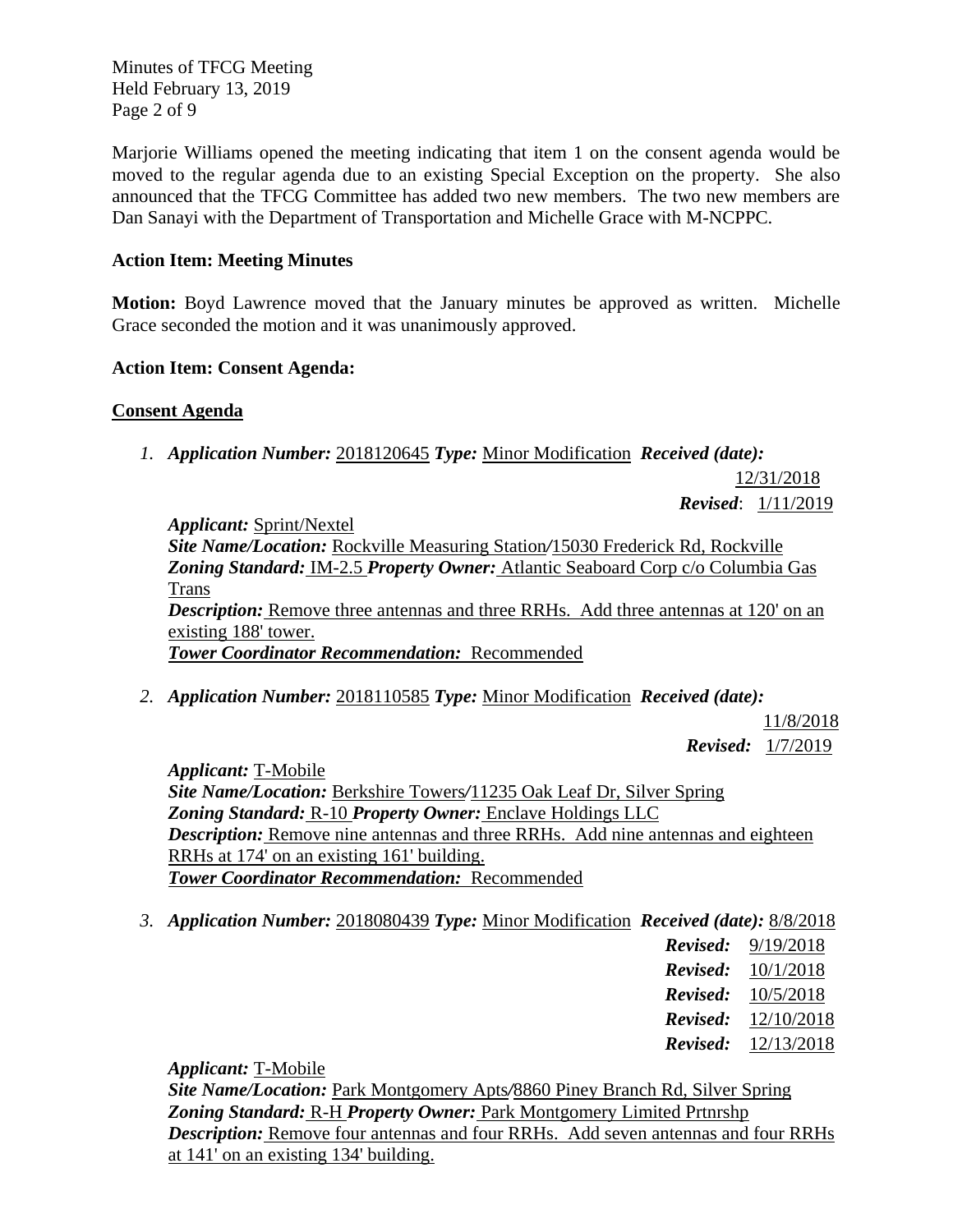## *Tower Coordinator Recommendation:* Recommended

*4. Application Number:* 2018120642 *Type:* Minor Modification *Received (date):* 

12/31/2018  *Revised:* 1/11/2019  *Revised:* 1/21/2019

*Applicant:* Sprint/Nextel *Site Name/Location:* Super Fresh Shopping Ctr.*/*13830 Georgia Ave, Silver Spring *Zoning Standard:* RE-2 *Property Owner:* LDG INC *Description:* Remove three RRHs. Add three antennas at 100' on an existing 116' monopole. *Tower Coordinator Recommendation:* Recommended

*5. Application Number:* 2018120643 *Type:* Minor Modification *Received (date):* 

12/31/2018  *Revised:* 1/10/2019

*Applicant:* Sprint/Nextel *Site Name/Location:* AT&T Long Line Tower*/*12419 Middlebrook Rd, Germantown *Zoning Standard:* IM-2.5 *Property Owner:* American Tower Inc. *Description:* Remove three RRHs. Add three antennas at 128' on an existing 130' tower. *Tower Coordinator Recommendation:* Recommended

*6. Application Number:* 2018120644 *Type:* Minor Modification *Received (date):* 

12/31/2018  *Revised:* 1/10/2019

*Applicant:* Sprint/Nextel *Site Name/Location:* Leaman Property*/*13820 Clopper Rd, Boyds *Zoning Standard:* R-200 *Property Owner:* Leaman LC *Description:* Remove three antennas and three RRHs. Add three antennas at 98' on an existing 125' monopole. *Tower Coordinator Recommendation:* Recommended

*7. Application Number:* 2019010647 *Type:* Minor Modification *Received (date):* 1/3/2019  *Revised:* 1/11/2019

*Applicant:* Sprint/Nextel *Site Name/Location:* Falls Rd Tank*/*8505 Aqueduct Rd, Potomac *Zoning Standard:* R-90 *Property Owner:* WSSC *Description:* Remove three antennas and three RRHs. Add three antennas at 137' on an existing 126' water tank. **Tower Coordinator Recommendation:** Conditioned on the applicant providing written approval from WSSC of the attachment at the time of permitting.

*8. Application Number:* 2019010653 *Type:* Minor Modification *Received (date):* 1/9/2019  *Revised:* 1/11/2019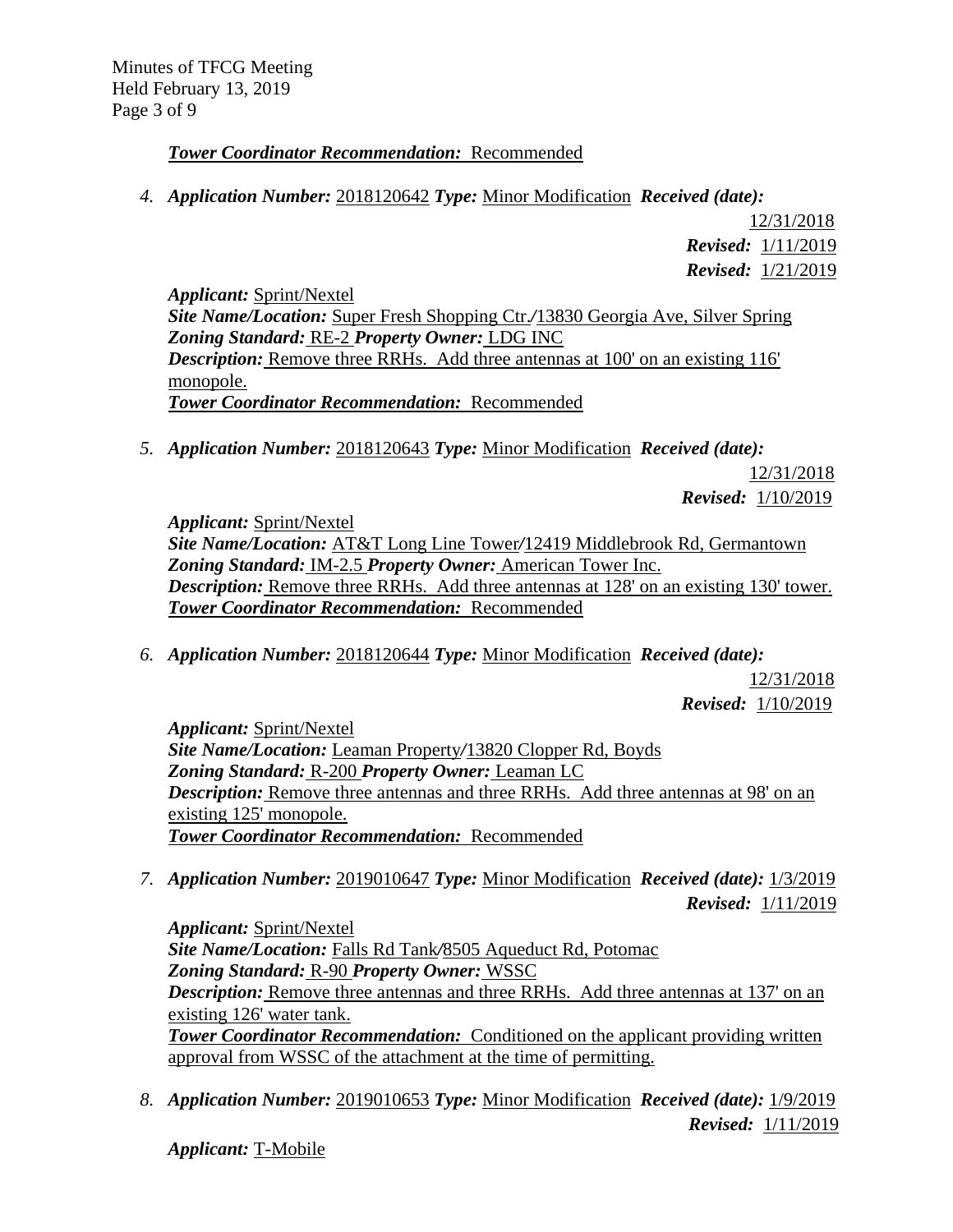*Site Name/Location:* Springbrook High School*/*201 Valley Brook Dr, Silver Spring *Zoning Standard:* R-200 *Property Owner:* Board of Education *Description:* Remove seven antennas and three RRHs. Add five antennas and ten RRHs at 97' on an existing 100' monopole. **Tower Coordinator Recommendation:** Conditioned on the applicant providing written

approval from the Superintendent of Montgomery County Public Schools of the attachment at the time of permitting.

*9. Application Number:* 2018090488 *Type:* Minor Modification *Received (date):*10/5/2018

 *Revised:* 12/5/2018  *Revised:* 1/10/2019  *Revised:* 1/18/2019

*Applicant:* Sprint/Nextel *Site Name/Location:* Pepco 629-S*/*13622 Travilah Rd, Gaithersburg *Zoning Standard:* R-200 *Property Owner:* Pepco *Description:* Remove and replace six antennas. Add twelve RRHS at 122/123' on an existing 126' transmission tower. *Tower Coordinator Recommendation:* Recommended

*10. Application Number:* 2018110611 *Type:* Minor Modification *Received (date):* 

11/29/2018  *Revised:* 1/4/2019  *Revised:* 1/21/2019

*Applicant:* AT&T Wireless *Site Name/Location:* Crescent Bldg.*/*4600 East-West Hwy, Bethesda *Zoning Standard:* CR-5.0 *Property Owner:* Bethesda Crescent 4600 CO Limited Prtnrship *Description:* Remove two antennas and twelve RRHs. Add four antennas and nine RRHs at 138' on an existing 138' building. *Tower Coordinator Recommendation:* Recommended

*11. Application Number:* 2018120633 *Type:* Minor Modification *Received (date):* 

12/10/2018 *Revised:* 12/28/2018  *Revised:* 1/15/2019  *Revised:* 1/21/2019

*Applicant:* Sprint/Nextel *Site Name/Location:* Leafy House*/*10000 Brunswick Ave, Silver Spring *Zoning Standard:* R-60 *Property Owner:* Victory Forest LP *Description:* Remove three antennas and three RRHs. Add six antennas and nine RRHs at 67'/75' on an existing 61' building. *Tower Coordinator Recommendation:* Recommended

*12. Application Number:* 2019010648 *Type:* Minor Modification *Received (date):* 1/4/2019  *Revised:* 1/22/2019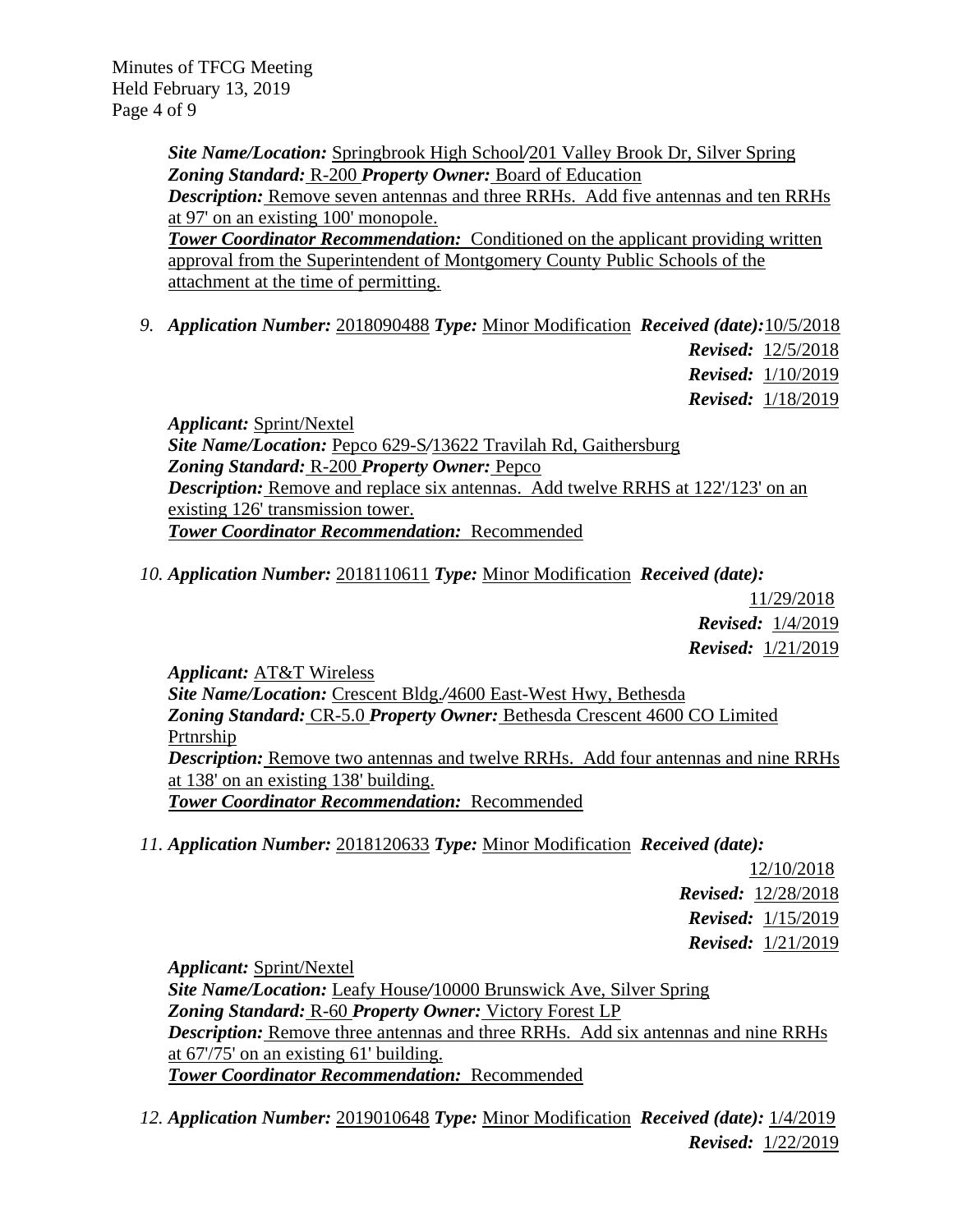Minutes of TFCG Meeting Held February 13, 2019 Page 5 of 9

> *Applicant:* Sprint/Nextel *Site Name/Location:* Hildarose*/*2100 Hildarose Dr, Silver Spring *Zoning Standard:* R-10 *Property Owner:* Belvedere LTD *Description:* Remove six antennas and three RRHs. Add six antennas and nine RRHs at 59' on an existing 37' building. *Tower Coordinator Recommendation:* Recommended

*13. Application Number:* 2019010649 *Type:* Minor Modification *Received (date):* 1/4/2019

 *Revised:* 1/22/2019

*Applicant:* Sprint/Nextel *Site Name/Location:* PEPCO #29-N*/*19500 Peach Tree Rd, Dickerson *Zoning Standard:* AR *Property Owner:* Pepco *Description:* Remove six antennas. Add six antennas and twelve RRHs at 136' on an existing 130' tower. *Tower Coordinator Recommendation:* Recommended

*14. Application Number:* 2019010657 *Type:* Minor Modification *Received (date):*1/10/2019  *Revised:* 1/22/2019

*Applicant:* T-Mobile *Site Name/Location:* Gate of Heaven*/*13801 Georgia Ave, Silver Spring *Zoning Standard:* RE-2 *Property Owner:* Gate of Heaven Cemetery *Description:* Remove nine antennas and six RRHs. Add nine antennas and eighteen RRHs at 188' on an existing 191' monopole. *Tower Coordinator Recommendation:* Recommended

*15. Application Number:* 2018100555 *Type:* Minor Modification *Received (date):* 

11/12/2018  *Revised:* 1/22/2019  *Revised:* 1/24/2019

*Applicant:* T-Mobile *Site Name/Location:* Parkside Plaza*/*9039 Sligo Creek Pkwy, Silver Spring *Zoning Standard:* R-10 *Property Owner:* Parkside Plaza Condo *Description:* Remove six antennas and three RRHs. Add six antennas and six RRHs at 168' on an existing 160' building. *Tower Coordinator Recommendation:* Recommended

*16. Application Number:* 2018110614 *Type:* Minor Modification *Received (date):* 

11/28/2018 *Revised:* 1/24/2019

*Applicant:* T-Mobile *Site Name/Location:* Shady Grove Tower*/*8620A Pleasant Rd, Gaithersburg *Zoning Standard:* GR-1.5 *Property Owner:* WSSC *Description:* Remove twelve antennas and four RRHs. Add twelve antennas and twenty four RRHs at 140' on an existing 250' tower. **Tower Coordinator Recommendation:** Conditioned on the applicant providing written approval from WSSC of the attachment at the time of permitting.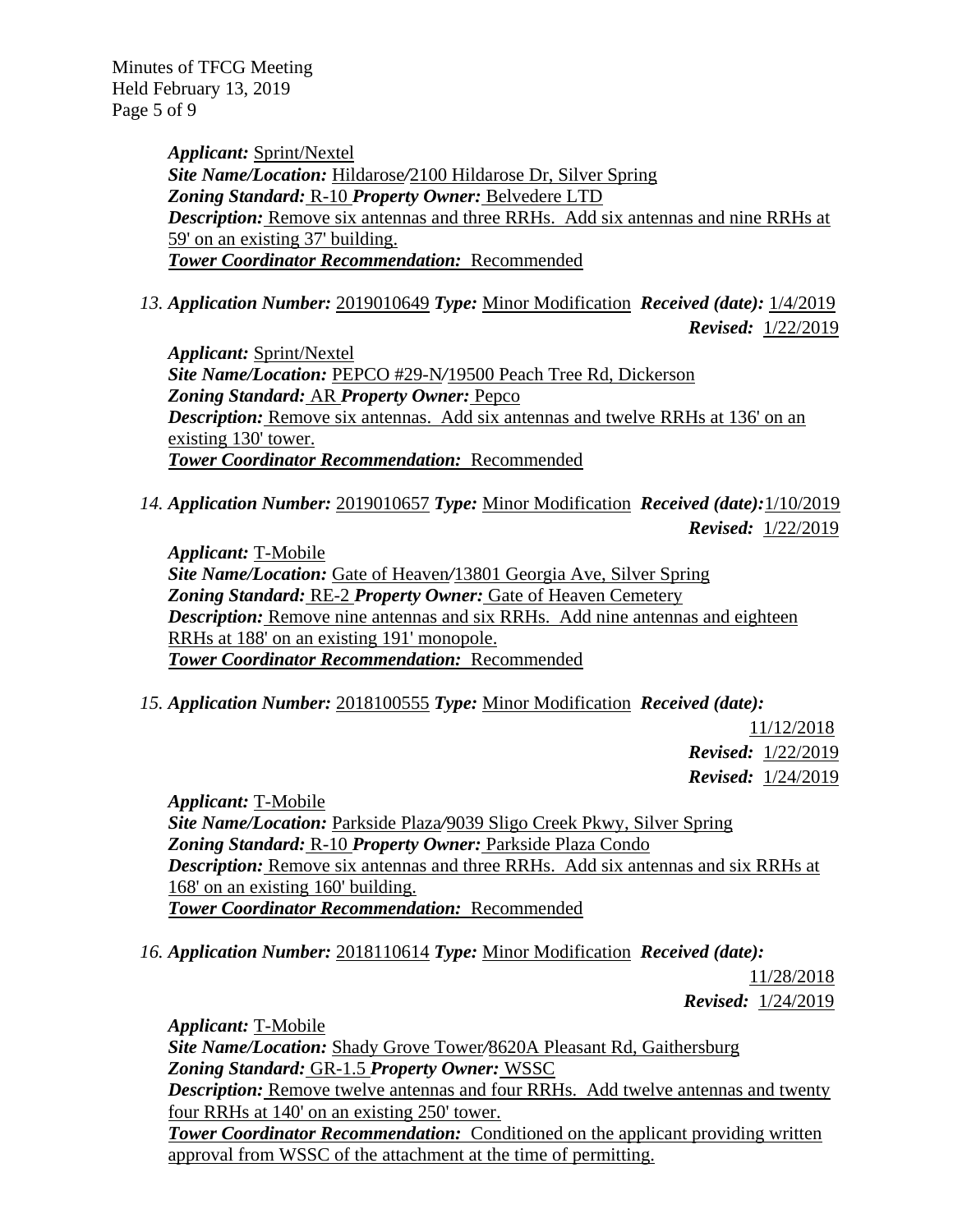Minutes of TFCG Meeting Held February 13, 2019 Page 6 of 9

- *17. Application Number:* 2019010709 *Type:* Minor Modification *Received (date):*1/17/2019 *Applicant:* T-Mobile *Site Name/Location:* Grosvenor House Apts*/*10101 Grosvenor Pl, Rockville *Zoning Standard:* R-10 *Property Owner:* Grosvenor Park *Description:* Remove and replace six antennas and six RRHs at 180'/190'/192' on an existing 172' building. *Tower Coordinator Recommendation:* Recommended
- *18. Application Number:* 2019010659 *Type:* Minor Modification *Received (date):*1/10/2019  *Revised:* 1/28/2019

*Applicant:* Sprint/Nextel *Site Name/Location:* Village Square Apartments*/*12011 Veirs Mill Rd, Silver Spring *Zoning Standard:* R-60 *Property Owner:* Grossberg Louis C ET AL *Description:* Remove three antennas and three RRHs. Add three antennas at 49' on an existing 42' building. *Tower Coordinator Recommendation:* Recommended

*19. Application Number:* 2018120641 *Type:* Minor Modification *Received (date):*1/16/2019  *Revised:* 1/28/2019

*Applicant:* Verizon Wireless *Site Name/Location:* Sherwood High School*/*300 Olney-Sandy Spring Rd, Sandy Spring *Zoning Standard:* RNC *Property Owner:* Board of Education *Description:* Remove twelve antennas and six RRHs. Add six antennas and nine RRHs at 120' on an existing 150' monopole. **Tower Coordinator Recommendation:** Conditioned on the applicant providing written approval from the Superintendent of Montgomery County Public Schools of the attachment at the time of permitting.

*20. Application Number:* 2019010717 *Type:* Minor Modification *Received (date):* 

1/25/2019  *Revised:* 2/4/2019

*Applicant:* T-Mobile *Site Name/Location:* Rock Creek Terrace Apts*/*12630 Veirs Mill Rd, Rockville *Zoning Standard:* R-H *Property Owner:* Rock Creek Terrace LP *Description:* Remove nine antennas and four RRHs. Add nine antennas and eighteen RRHs at 175' on an existing 160' building. *Tower Coordinator Recommendation:* Recommended

**Motion**: Patricia Wolford moved that items #1 through #20 on the Consent Agenda be recommended. Tom Williamson seconded the motion and it was unanimously recommended.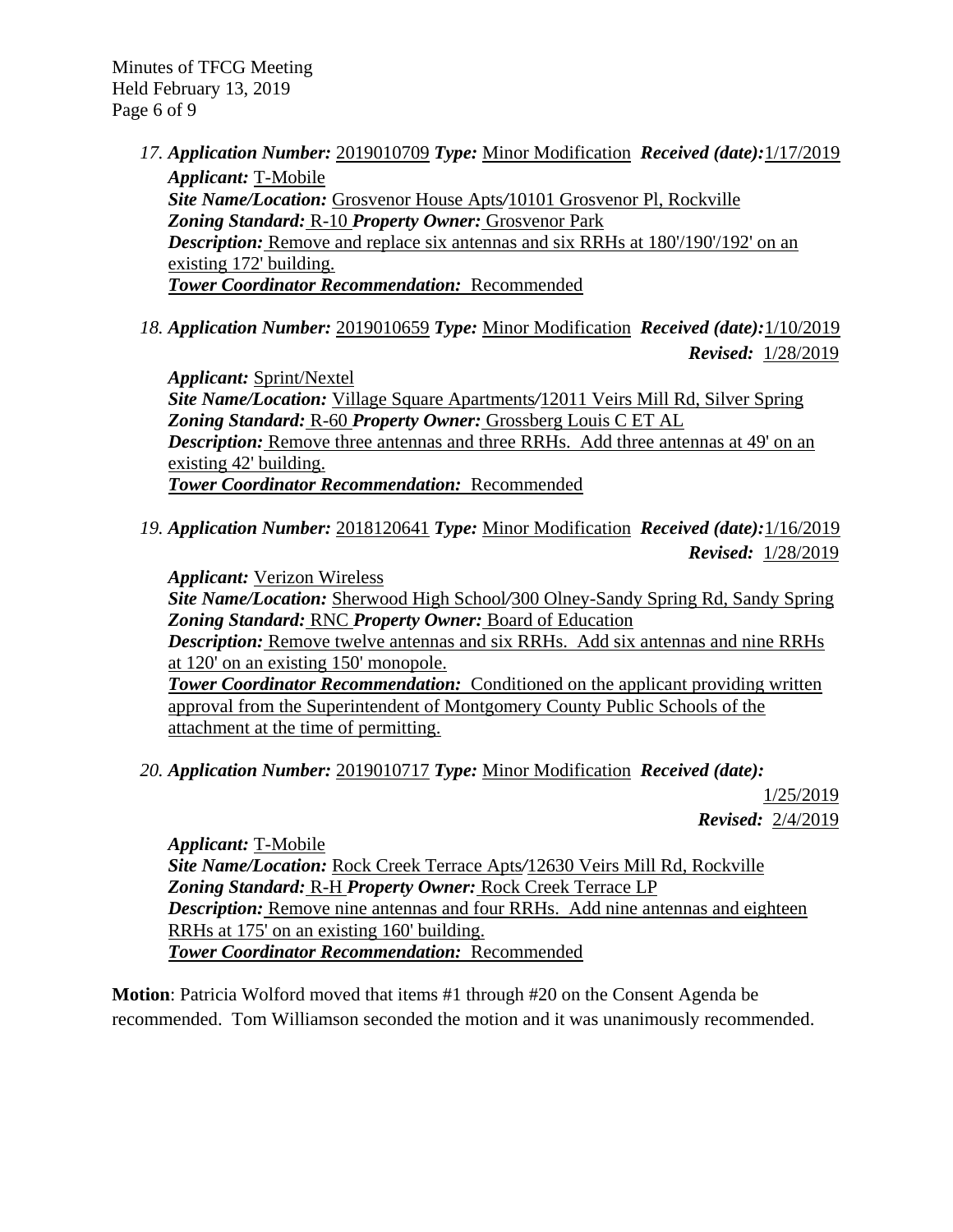Minutes of TFCG Meeting Held February 13, 2019 Page 7 of 9

#### **Regular Agenda**

*21. Application Number:* 2018110588 *Type:* Minor Modification *Received (date):* 11/9/2018 *Revised*: 1/3/2019

*Applicant:* T-Mobile *Site Name/Location:* McDonnell property*/*20315 Georgia Ave, Brookeville *Zoning Standard:* RC *Property Owner:* Timothy McDonnell *Description:* Add a 6x8' concrete pad in the existing equipment compound. Place a 50KW diesel generator on concrete pad. *Tower Coordinator Recommendation:* Recommended with Condition – this site has an existing Special Exception (S-2312). Applicant must apply for a modification of the Special Exception with the Board of Appeals if necessary.

Marjorie Williams summarized the application and noted the existing Special Exception on this property.

**Motion:** Michelle Grace moved that the application be recommended. Boyd Lawrence seconded the motion and it was unanimously recommended.

| 22. Application Number: 2018090467 Type: Colocation | <i>Received (date):</i> $9/10/2018$ |  |  |
|-----------------------------------------------------|-------------------------------------|--|--|
|                                                     | <b>Revised:</b> $10/01/2018$        |  |  |
|                                                     | <b>Revised:</b> $1/24/2019$         |  |  |
| Applicant: Sprint/Nextel                            |                                     |  |  |

*Applicant:* Sprint/Nextel *Site Name/Location:* Wheaton High School*/*12501 Dalewood Rd, Silver Spring *Zoning Standard:* R-60 *Property Owner:* Board of Education *Description:* Attach six antennas and nine remote radio heads (RRH) at 85' on an existing 97'5" monopole. Equipment to be installed within the planned fenced compound. **Tower Coordinator Recommendation:** Conditioned on the applicant obtaining Board of Education approval for a lease amendment.

Jasmina Rivas summarized the application.

**Motion**: Michelle Grace moved that the application be recommended. Tom Williamson seconded the motion. Boyd Lawrence abstained from voting and all other members recommended the application.

*23. Application Number:* 2018110608 *Type:* Colocation *Received (date):* 11/19/2018 *Revised:* 1/21/2019 *Revised:* 1/31/2019 *Revised:* 2/4/2019

*Applicant:* Sprint/Nextel

*Site Name/Location:* Phillips Office Building*/*9420 Key West Ave, Rockville *Zoning Standard:* LSC-1.0 *Property Owner:* Key West III LTD Partnership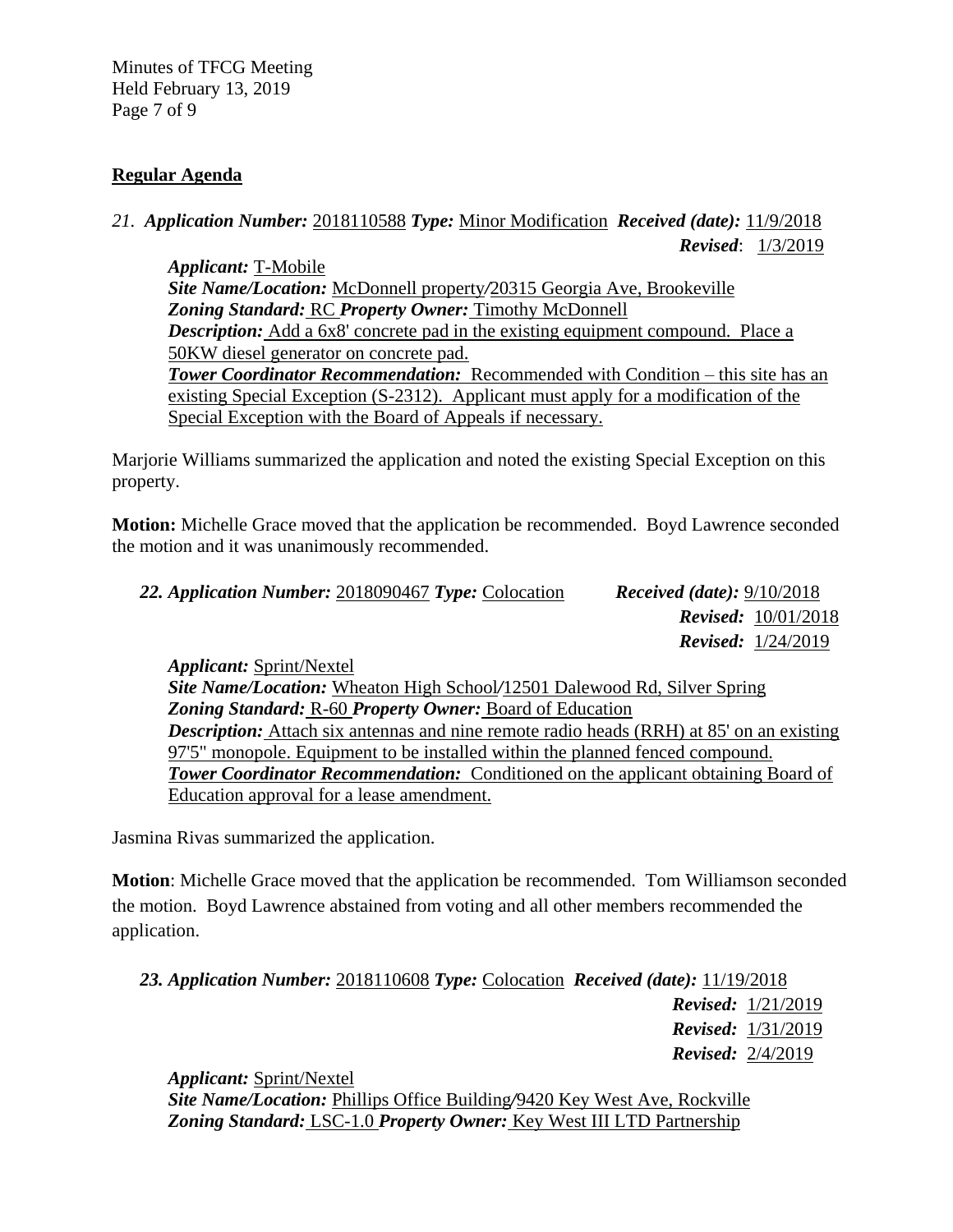*Description:* Attach six antennas and nine remote radio heads (RRH) at 63'/69' on a 54' building. Install equipment cabinets on the rooftop. *Tower Coordinator Recommendation:* Recommended

Jasmina Rivas summarized the application.

**Motion**: Boyd Lawrence moved that the application be recommended. Patricia Wolford seconded the motion and it was unanimously recommended.

| 24. Application Number: 2019010650 Type: Minor Modification Received (date): 1/7/2019 |  |  |  |
|---------------------------------------------------------------------------------------|--|--|--|
|                                                                                       |  |  |  |

*Revised:* 1/18/2019 *Revised:* 1/22/2019 *Revised:* 2/6/2019

*Applicant:* Sprint/Nextel *Site Name/Location:* Petrucelli Property*/*14120 Darnestown Rd (14105 Seneca Pl), Germantown *Zoning Standard:* CRN-0.25 *Property Owner:* Vanic, LLC *Description:* Remove and replace three antennas at 104' on an existing 105' stealth flag monopole. Remove and replace concealment canisters for new 32" diameter canisters. *Tower Coordinator Recommendation:* Recommended with Condition – this site has an existing Special Exception (S-2572). Applicant must apply for a modification of the Special Exception with the Board of Appeals.

Jasmina Rivas summarized the application.

**Motion**: Tom Williamson moved that the application be recommended. Boyd Lawrence seconded the motion and it was unanimously recommended.

# *25. Application Number:* 2018120624 *Type:* Colocation *Received (date):* 12/6/2018 *Revised:* 12/28/2018

*Applicant:* T-Mobile *Site Name/Location:* Pepco 802422-090050 */* 902 Merrimac Drive, Takoma Park *Zoning Standard:* CRT-1.5 *Property Owner:* Montgomery County ROW *Description:* Add one omni-directional antenna at 51'5" on an existing 48'4" wooden Pepco utility pole. An equipment shroud will also be attached to the side of the existing utility pole. **Tower Coordinator Recommendation:** Recommended with condition of obtaining a Takoma Park ROW permit. Tabled.

The application was tabled at the request of the City Manager of Takoma Park prior to the TFCG Meeting; no action was taken.

*26. Application Number:* 2018100567 *Type:* Replacement *Received (date):* 10/31/2018 *Revised:* 12/28/2018

*Applicant:* T-Mobile